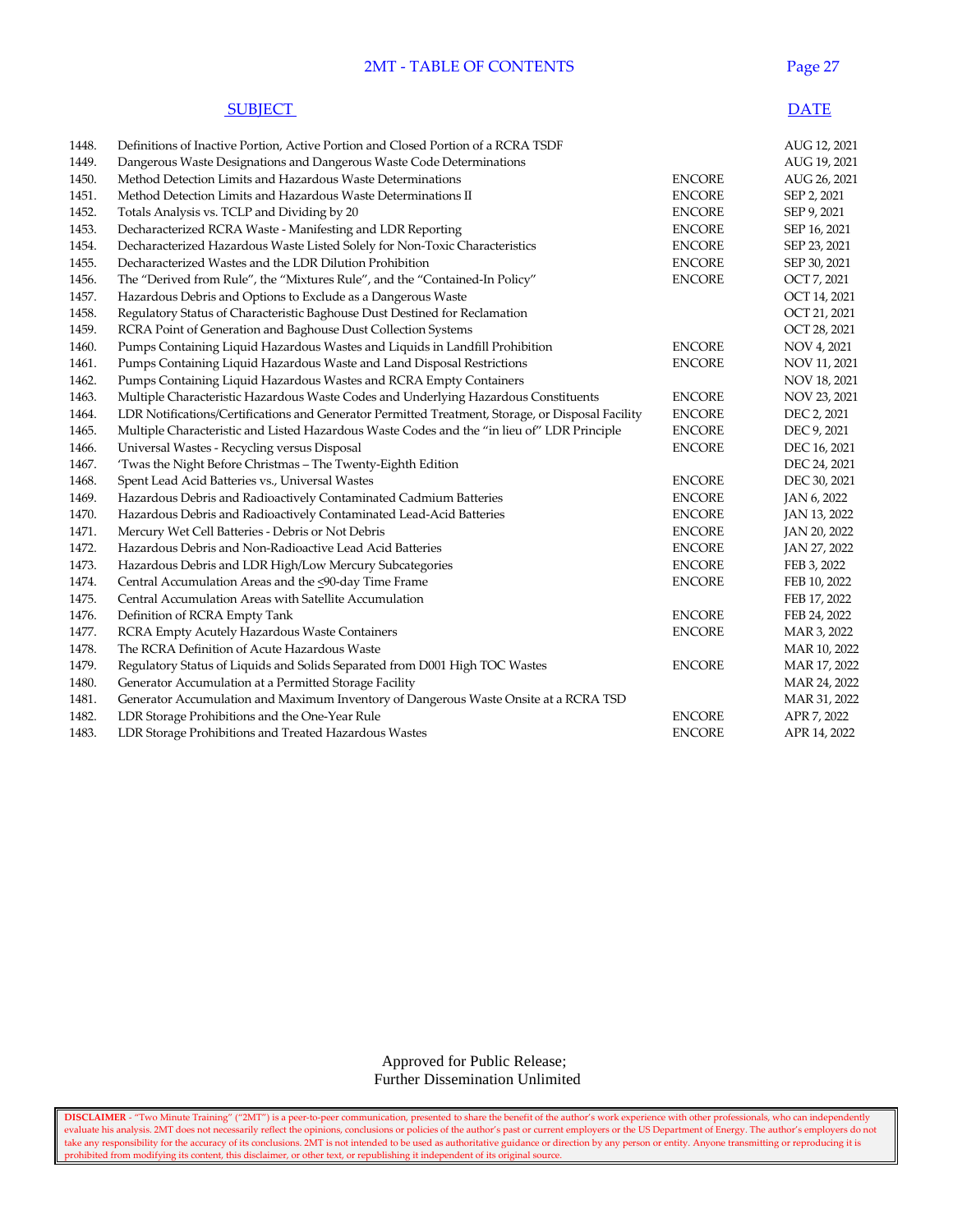# **TWO MINUTE TRAINING**

# **TO:** *CENTRAL PLATEAU CLEANUP COMPANY*

**FROM:** *PAUL W. MARTIN, RCRA Subject Matter Expert CPCCo Environmental Protection, Hanford, WA*

# **SUBJECT:** *LDR STORAGE PROHIBITIONS AND TREATED HAZARDOUS WASTES*

# **DATE:** *APRIL 14, 2022*

| <b>CPCCo Projects</b>   | <b>CPCCo Functionals</b> | <b>HMIS</b>         | <b>Hanford</b>           | <b>Other Hanford</b>  | <b>Other Hanford</b> |
|-------------------------|--------------------------|---------------------|--------------------------|-----------------------|----------------------|
|                         |                          |                     | <b>Laboratories</b>      | <b>Contractors</b>    | <b>Contractors</b>   |
| <b>Tania Bates</b>      | <b>Jeff Bramson</b>      | Morgan Baker        |                          |                       |                      |
| Theresa Boles           | <b>Bob Bullock</b>       | <b>Brett Barnes</b> | Dean Baker               | <b>Bill Bachmann</b>  | Dan Saueressig       |
| <b>Justin Bolles</b>    | Frank Carleo             | Mike Demiter        | Linda Conlin             | <b>Scott Baker</b>    | Lana Strickling      |
| <b>James Brack</b>      | <b>Bob Cathel</b>        | Kip George          | Garrett Knutson          | Michael Carlson       | <b>Joelle Moss</b>   |
| <b>Rene Catlow</b>      | Danielle Collins         | Jerry Cammann       | Eric Van Mason           | Paul Crane            | Greg Varljen         |
| Peter Ceton             | <b>Stacy Cutter</b>      | Kelly Elsethagen    |                          | Tina Crane            | Robin Varljen        |
| Richard Clinton         | <b>Jeanne Elkins</b>     | Garin Erickson      | <b>DOE RL, ORP, WIPP</b> | Ron Del Mar           | Julie Waddoups       |
| Patty Drago             | <b>Jonathan Fullmer</b>  | Katie Hall          |                          | John Dorian           | Jay Warwick          |
| Paul Fernandez          | Randal Fox               | Dashia Huff         | Duane Carter             | Mark Ellefson         | Ted Wooley           |
| Ryan Fisher             | <b>Bailey Hardy</b>      | Mark Kamberg        | Ingrid Colton            | Darrin Faulk          |                      |
| <b>Andrew Getz</b>      | <b>Steve Heninger</b>    | <b>Jon McKibben</b> | Tony McKarns             | <b>James Hamilton</b> |                      |
| Corv Grabeel            | John Hultman             | Saul Martinez       | Allison Wright           | Leah Hare             |                      |
| Lawanda Grow            | Julie Johanson           | Matt Mills          |                          | Andy Hobbs            |                      |
| Char Hall               | Mitch Marrott            | Carly Nelson        |                          | Stephanie Johansen    |                      |
| Stuart Hildreth         | Morgan Matson            | Eric Pennala        |                          | Ryan Johnson          |                      |
| Sarah Horn              | Stewart McMahand         | Jon Perry           |                          | Megan Lerchen         |                      |
| Aprill Jivelekas        | Carlie Michaelis         | Dave Richards       |                          | Mike Lowery           |                      |
| Sasa Kosjerina          | <b>Brian Mitcheltree</b> | Christina Robison   |                          | Michael Madison       |                      |
| William Krueger         | Anthony Nagel            | Christian Seavoy    |                          | <b>Terri Mars</b>     |                      |
| Richard Lipinski        | Chris Plager             | David Shaw          |                          | Cary Martin           |                      |
| <b>Stuart Mortensen</b> | Linda Petersen           | John Skoglie        |                          | <b>Steve Metzger</b>  |                      |
| <b>Edward Myers</b>     | <b>Brent Porter</b>      | Greg Sullivan       |                          | Tony Miskho           |                      |
| <b>Trey Reppe</b>       | Sean Sexton              |                     |                          | Tom Moon              |                      |
| Melissa Sahm-dame       | Dave Shea                |                     |                          | Chuck Mulkey          |                      |
| Seth Slater             | Deborah Singleton        |                     |                          | Michelle Oates        |                      |
| Phil Sheely             | Dale Snyder              |                     |                          | <b>Kirk Peterson</b>  |                      |
| <b>Jeff Westcott</b>    | Dave St. John            |                     |                          |                       |                      |
| Richard Willson         | Kat Thompson             |                     |                          |                       |                      |
| Nick Wood               | Daniel Turlington        |                     |                          |                       |                      |
| Jon Wright              | <b>Britt Wilkins</b>     |                     |                          |                       |                      |
|                         | <b>Jennifer Williams</b> |                     |                          |                       |                      |
|                         |                          |                     |                          |                       |                      |
|                         |                          |                     |                          |                       |                      |

 Approved for Public Release; Further Dissemination Unlimited

**DISCLAIMER** - "Two Minute Training" ("2MT") is a peer-to-peer communication, presented to share the benefit of the author's work experience with other professionals, who can independently evaluate his analysis. 2MT does not necessarily reflect the opinions, conclusions or policies of the author's past or current employers or the US Department of Energy. The author's employers do not take any responsibility for the accuracy of its conclusions. 2MT is not intended to be used as authoritative guidance or direction by any person or entity. Anyone transmitting or reproducing it is prohibited from modifying its content, this disclaimer, or other text, or republishing it independent of its original source.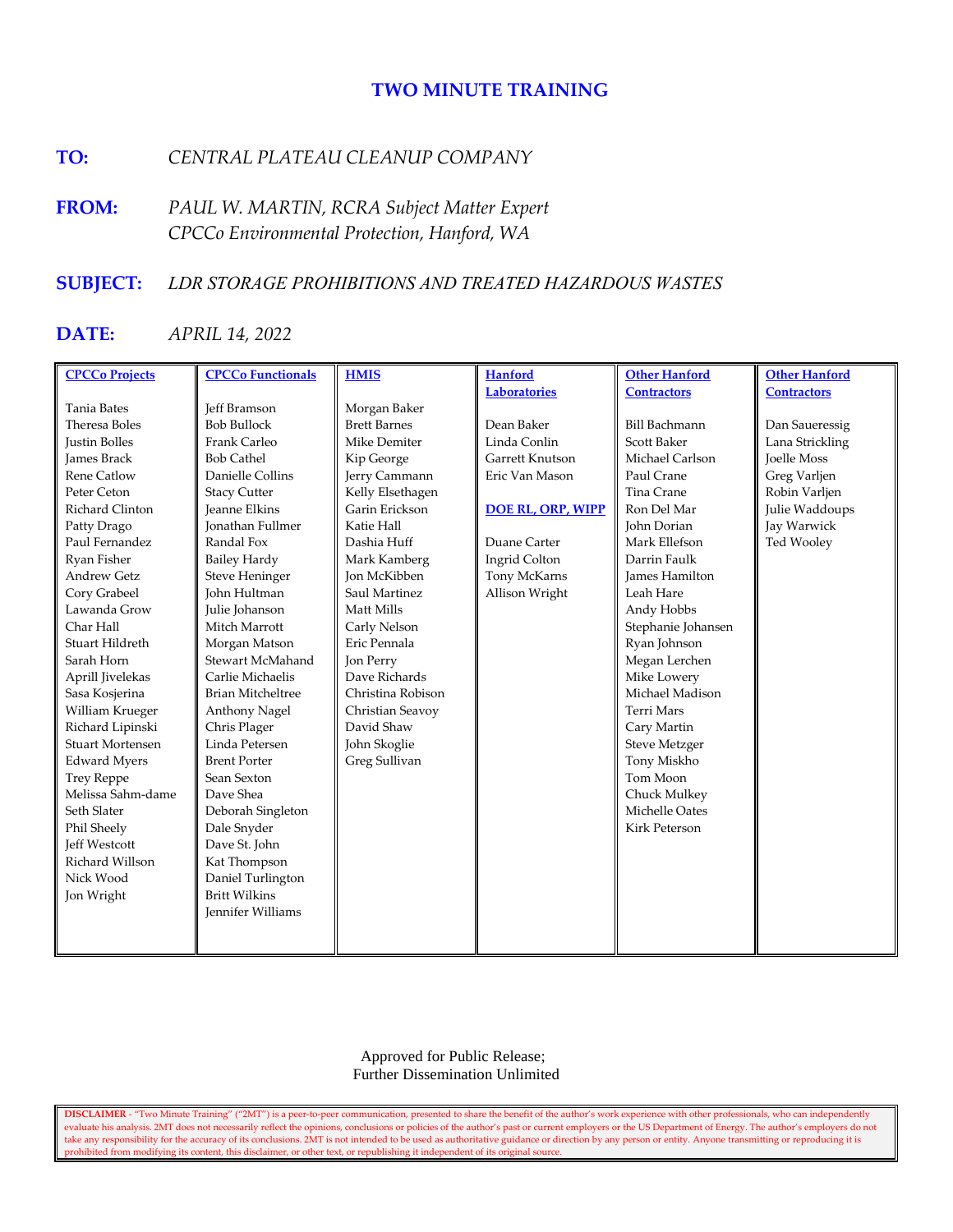#### **TWO MINUTE TRAINING**

#### **SUBJECT:** LDR Storage Prohibitions and Treated Hazardous Wastes

- **Q:** A RCRA permitted treatment, storage and disposal facility (TSDF) has waste in storage that has been treated to meet all applicable land disposal restriction (LDR) treatment standards. Does the one-year LDR storage prohibitions at [40 CFR 268.50](https://www.govinfo.gov/content/pkg/CFR-2021-title40-vol29/xml/CFR-2021-title40-vol29-sec268-50.xml) continue to apply to an LDR hazardous waste that has been fully treated to meet all LDR treatment standards but has not yet been properly land disposed?
- **A:** Th[e November 7, 1986, Federal Register](https://www.govinfo.gov/content/pkg/FR-1986-11-07/pdf/FR-1986-11-07.pdf) concerning the LDR storage prohibitions, states on page 40583, first column, third paragraph:

"*The Agency believes that a storage limit of up to one year should generally provide sufficient time for an owner/operator to accumulate sufficient quantities to facilitate proper recovery, treatment or disposal of restricted hazardous wastes while meeting the intent of Congress to prohibit long-term storage as a means of avoiding the land disposal restrictions.*"

As noted in the Federal Register and 40 CFR 268.50, the LDR storage prohibitions allow an owner/operator to accumulate quantities of hazardous waste as necessary to facilitate proper recovery, treatment, or disposal. Hence the TSDF does not have to both treat and dispose of LDR hazardous waste in order to comply with the LDR storage prohibitions but treat or dispose. Of course disposal can only occur following proper LDR treatment. Also the Federal Register noted the intent of Congress was to prohibit long-term storage as a means of avoiding LDR. If a TSDF has treated an LDR hazardous waste to meet all LDR treatment standards, no avoidance of LDR has occurred.

Furthermore, 40 CFR 268.50(e) states [*awkwardly*]:

"*The prohibition in paragraph (a) of this section does not apply to hazardous wastes that meet the treatment standards specified under §§268.41, 268.42, and 268.43 or the treatment standards specified under the variance in §268.44, or, where treatment standards have not been specified, is in compliance with the applicable prohibitions specified in §268.32 or RCRA section 3004.*"

When  $40$  CFR 268.41,  $40$  [CFR 268.42](https://www.govinfo.gov/content/pkg/CFR-2021-title40-vol29/xml/CFR-2021-title40-vol29-sec268-42.xml) and  $40$  CFR 268.43 are reviewed, these sections reference  $40$  CFR [268.40,](https://www.govinfo.gov/content/pkg/CFR-2021-title40-vol29/xml/CFR-2021-title40-vol29-sec268-40.xml) "Applicability of treatment standards". Therefore, once an LDR hazardous waste has been treated to meet all LDR treatment standards of 40 CFR 268.40, the LDR storage prohibitions no longer apply.

#### **SUMMARY:**

- a pro Storage of LDR hazardous wastes is prohibited unless certain conditions are being met.
- **Conditions include accumulating sufficient quantities to facilitate proper recovery, treatment or disposal.**
- If all LDR treatment standards have been achieved, the storage prohibitions no longer apply. **I**

40 CFR 268.50 is attached to the e-mail. If you have any questions, please contact me a[t Paul\\_W\\_Martin@rl.gov](mailto:Paul_W_Martin@rl.gov?subject=Two%20Minute%20Training%20Question) or at (509) 376-6620.

| <b>FROM:</b> | Paul W. Martin                                                                    | DATE: | 4/14/2022 | FILE: $2MT \ 2022 \ 041422.rtf$                                                                                                                                                                                          | PG: |
|--------------|-----------------------------------------------------------------------------------|-------|-----------|--------------------------------------------------------------------------------------------------------------------------------------------------------------------------------------------------------------------------|-----|
|              |                                                                                   |       |           |                                                                                                                                                                                                                          |     |
|              |                                                                                   |       |           | <b>DISCLAIMER</b> - "Two Minute Training" ("2MT") is a peer-to-peer communication, presented to share the benefit of the author's work experience with other professionals, who can independently evaluate his           |     |
|              |                                                                                   |       |           | analysis. 2MT does not necessarily reflect the opinions, conclusions or policies of the author's past or current employers or the US Department of Energy. The author's employers do not take any responsibility for the |     |
|              |                                                                                   |       |           | accuracy of its conclusions. 2MT is not intended to be used as authoritative guidance or direction by any person or entity. Anyone transmitting or reproducing it is prohibited from modifying its content, this         |     |
|              | disclaimer, or other text, or republishing it independent of its original source. |       |           |                                                                                                                                                                                                                          |     |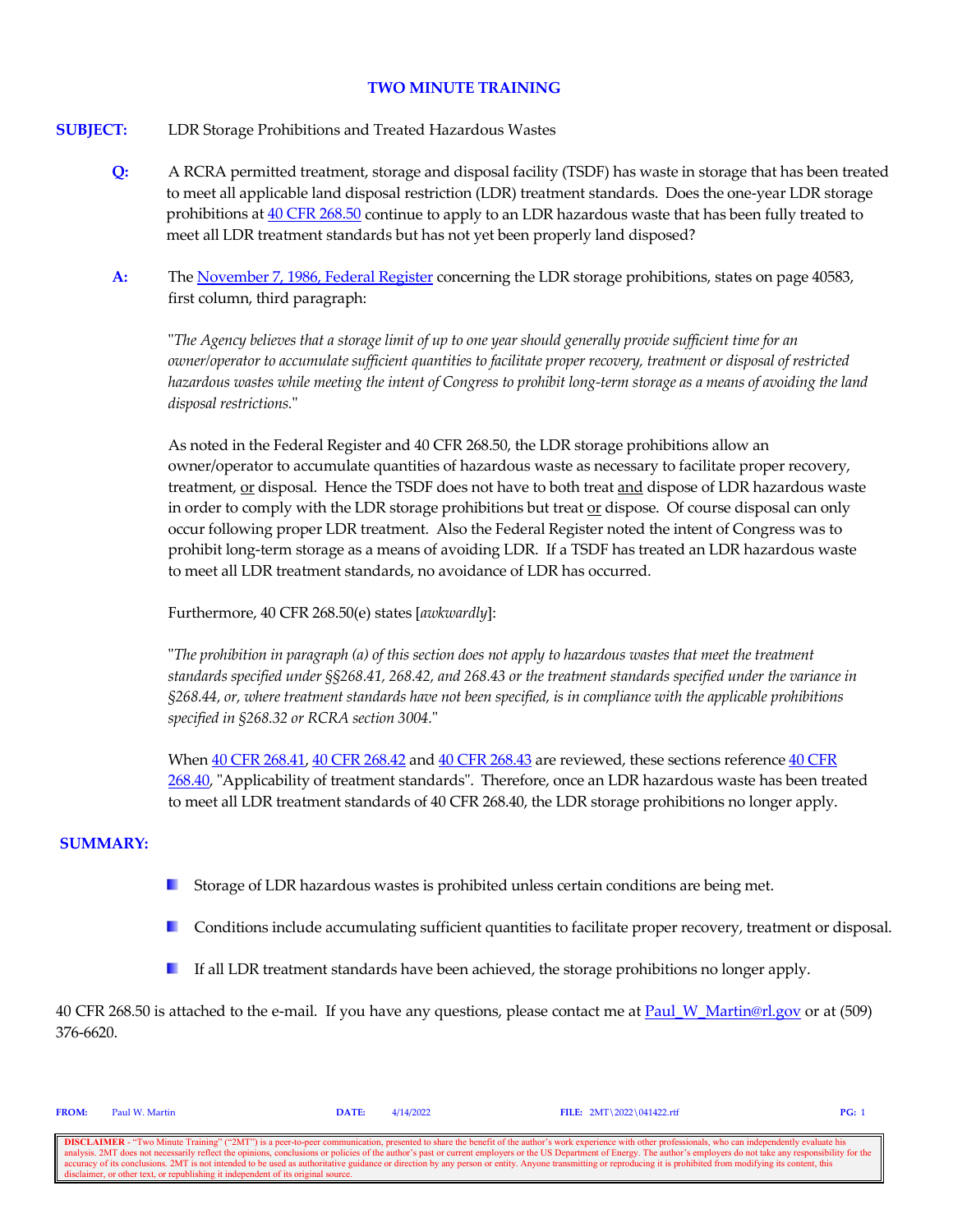## **TWO MINUTE TRAINING - ATTACHMENT**

### **SUBJECT:** LDR Storage Prohibitions and Treated Hazardous Wastes

#### **40 CFR 268.50 Prohibitions on storage of restricted wastes**

(a) Except as provided in this section, the storage of hazardous wastes restricted from land disposal under subpart C of this part of RCRA section 3004 is prohibited, unless the following conditions are met:

(1) A generator stores such wastes in tanks, containers, or containment buildings on-site solely for the purpose of the accumulation of such quantities of hazardous waste as necessary to facilitate proper recovery, treatment, or disposal and the generator complies with the requirements in §§262.16 and 262.17 and parts 264 and 265 of this chapter.

(2) An owner/operator of a hazardous waste treatment, storage, or disposal facility stores such wastes in tanks, containers, or containment buildings solely for the purpose of the accumulation of such quantities of hazardous waste as necessary to facilitate proper recovery, treatment, or disposal and:

(i) Each container is clearly marked to identify its contents and with:

(A) The words "Hazardous Waste";

(B) The applicable EPA hazardous waste number(s) (EPA hazardous waste codes) in subparts C and D of part 261 of this chapter; or use a nationally recognized electronic system, such as bar coding, to identify the EPA hazardous waste number(s);

(C) An indication of the hazards of the contents (examples include, but are not limited to, the applicable hazardous waste characteristic(s) (*i.e.,* ignitable, corrosive, reactive, toxic); hazard communication consistent with the Department of Transportation requirements at 49 CFR part 172 subpart E (labeling) or subpart F (placarding); a hazard statement or pictogram consistent with the Occupational Safety and Health Administration Hazard Communication Standard at 29 CFR 1910.1200; or a chemical hazard label consistent with the National Fire Protection Association code 704); and

(D) The date each period of accumulation begins.

(ii) Each tank is clearly marked with a description of its contents, the quantity of each hazardous waste received, and the date each period of accumulation begins, or such information for each tank is recorded and maintained in the operating record at that facility. Regardless of whether the tank itself is marked, an owner/operator must comply with the operating record requirements specified in §264.73 or §265.73.

(3) A transporter stores manifested shipments of such wastes at a transfer facility for 10 days or less.

(4) A healthcare facility accumulates such wastes in containers on site solely for the purpose of the accumulation of such quantities of hazardous waste pharmaceuticals as necessary to facilitate proper recovery, treatment, or disposal and the healthcare facility complies with the applicable requirements in §§266.502 and 266.503 of this chapter.

(5) A reverse distributor accumulates such wastes in containers on site solely for the purpose of the accumulation of such quantities of hazardous waste pharmaceuticals as necessary to facilitate proper recovery, treatment, or disposal and the reverse distributor complies with §266.510 of this chapter.

| <b>FROM:</b> | Paul W. Martin                                                                    | <b>DATE:</b> | 4/14/2022 | FILE: $2MT \ 2022 \ 041422.rtf$                                                                                                                                                                                                                                                                                                                                                                                                                                                                                                                                                                                                                                | PG: 2 |
|--------------|-----------------------------------------------------------------------------------|--------------|-----------|----------------------------------------------------------------------------------------------------------------------------------------------------------------------------------------------------------------------------------------------------------------------------------------------------------------------------------------------------------------------------------------------------------------------------------------------------------------------------------------------------------------------------------------------------------------------------------------------------------------------------------------------------------------|-------|
|              | disclaimer, or other text, or republishing it independent of its original source. |              |           | <b>DISCLAIMER</b> - "Two Minute Training" ("2MT") is a peer-to-peer communication, presented to share the benefit of the author's work experience with other professionals, who can independently evaluate his<br>analysis. 2MT does not necessarily reflect the opinions, conclusions or policies of the author's past or current employers or the US Department of Energy. The author's employers do not take any responsibility for the<br>accuracy of its conclusions. 2MT is not intended to be used as authoritative guidance or direction by any person or entity. Anyone transmitting or reproducing it is prohibited from modifying its content, this |       |